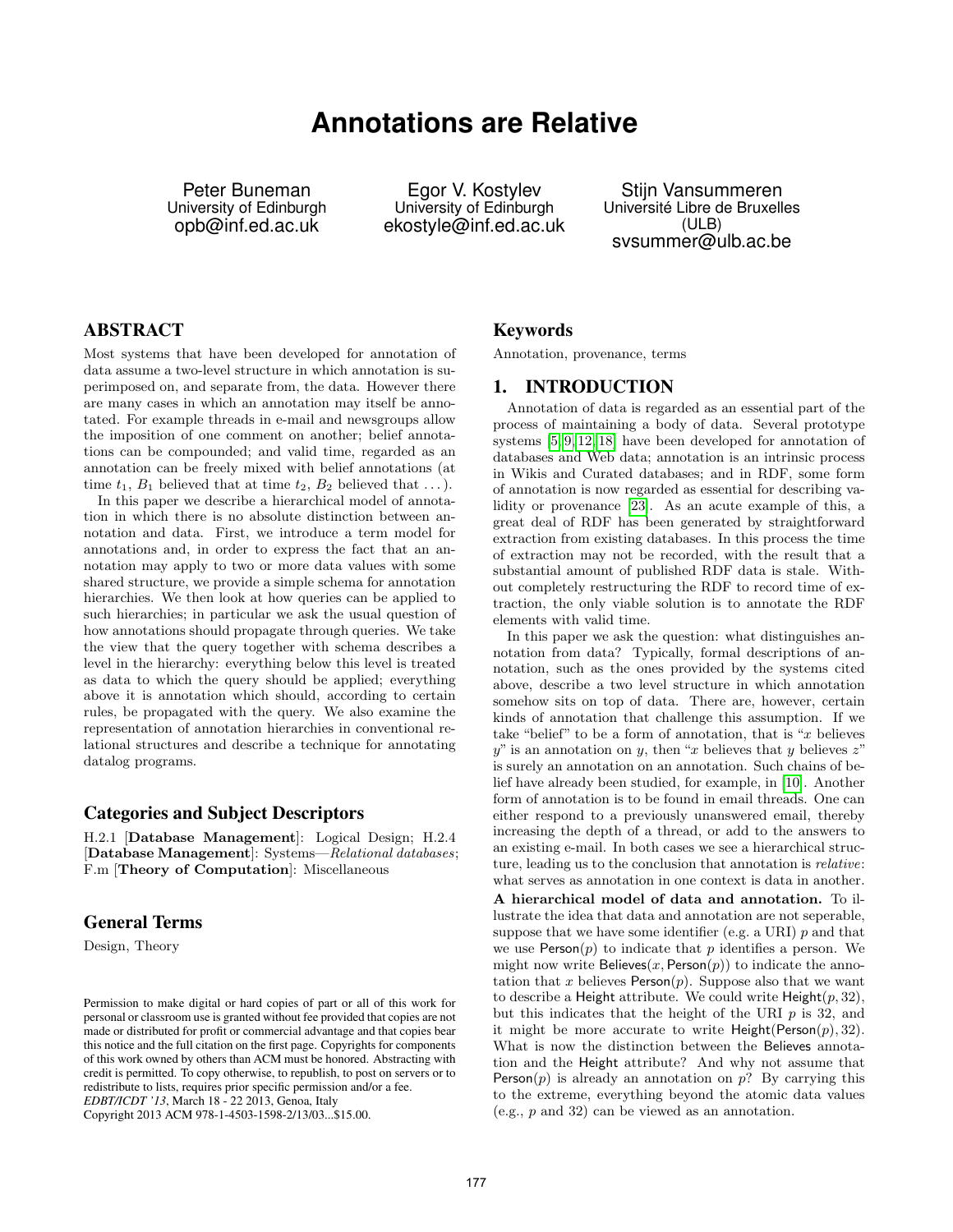

Figure 1: Tables and queries with valid time and comment annotations

Some may find this extreme view of data as annotation to be unattractive, and it is actually not required for the development of our model. We give it here to illustrate that the boundaries between data and annotation are not fixed. It is interesting to note that the idea that data on the Web is annotation, is not new. It was already described in the early development of hypertext and the Web [3].

Let us carry the idea further and assume that we want to use annotations to describe membership in a subclass hierarchy. For example, we could write  $Student(Person(p))$ and  $Employee(Person(p))$  to describe that person p is also both a student and an employee. The fact that  $p$  is a teaching assistant (TA) is now described by the annotation  $TA(Student(Person(p)), Employee(Person(p))).$  But is TA annotating two things or one? It is annotating two other annotations but there is only one underlying Person. In order to resolve this we need to introduce a formalism of annotation schema that allows us to express sharing of subterms.

Our first step is therefore to develop a hierarchical model of annotation in which annotations can be considered as data, and conversely data can be considered as annotations. Essentially, databases in our model will simply be sets of terms drawn from a term algebra. The associated schema formalism allows recursion as well as sharing of subterms.

Annotation propagation. Following both the theory and the practice of annotation, one of the most important questions to answer in annotation models is how annotations propagate through queries. Since, in our hierarchical annotation model, we no longer have an absolute notion of annotation, we take the view that a query implicitly identifies some level in an annotation hierarchy. The parts of the hierarchy at that level and below are treated as data while everything above that level is treated as annotation to be propagated. We develop this view formally both for unions of conjunctive queries and for datalog.

Before developing a propagation model for a hierarchical model, let us briefly review how we expect annotations to propagate in a relational model. Following existing proposals [4,7], consider the situation where annotations are sets of atomic annotation values that are attached to tuples. There exists two semantics of propagation for such annotations: the lineage propagation semantics and the Boolean propagation semantics. The first applies to annotations such as comments, the second to annotations such as belief or valid time. To illustrate these two semantics, consider the relations  $R_W$  and  $R_H$  in Fig. 1. In both relations we treat

the first three columns as data while the last two columns contain annotations represented as sets of annotation values. Here, VT stands for valid time and Comm for comments, and these annotations are completely independent of each other. Consider the query  $\Phi_1$  that computes the natural join of  $R_W$  and  $R_H$ . The resulting relation  $R_1$  is given in Fig. 1. Observe that to propagate valid time, it is natural to take the intersection of the sets of valid times of the contributing tuples (which is how the Boolean semantics propagates), but for comments it is more natural to take the union (which is how the lineage semantics propagates).

In our hierarchical model, annotations can be placed on top of one another. In particular, suppose, for example, that we want to allow comments to be placed on top of the valid time annotations, how would the annotations then propagate through queries? And suppose further that comment annotations were themselves annotated with valid time (which is not unreasonable), how would we represent and propagate such a hierarchy? An attempt to deal with such situations was made in [20], where combined annotations were considered. However, this model suffers from the same problems as other existing models of annotations—the distinction between data and annotations is given beforehand and all the pieces of data should have an annotation from the same fixed combination of domains. In particularly, it implies that only hierarchies of fixed height can be represented in this model. Our development overcomes these limitations and generalizes both the lineage and Boolean annotation propagation semantics of the flat relational model.

We should mention here that, for the relational case, the lineage and Boolean semantics are special cases of the semiring model of Green et al. [16]. They are in fact the semantics that one obtains when applying the semiring model to two natural semirings that interpret their domain as sets of atomic annotation values. The question whether there is a generalization of the general semiring model that works for hierarchies is intriguing. As we will show, however, the interaction between lineage and Boolean propagation in hierarchical structures is already rather subtle. We therefore focus on this interaction, and leave an investigation of the general semiring model on hierarchies for future work.

Relational representation. While the hierarchical annotation model allows us to naturally treat annotations as data and vice versa, it has the disadvantage that many practical applications use ordinary relational databases for storing annotations. We therefore provide a possible representation of hierarchical annotations within the relational data model, in which the annotation relationship is represented as an inclusion dependency between two tables.

Contributions and paper organization. To summarize, our contributions in this paper are the following.

(1) We develop a hierarchical model of annotation in which both data and annotations are described as sets of terms that conform to a schema of constraints for meaningful annotations and sharing sub-terms (Sec. 2).

(2) We then develop the idea of querying hierarchical annotations (Sec. 3). The crucial idea is that the query, together with the data, describes what is to be treated as data and what as annotation. Roughly speaking, anything in the hierarchy that is mentioned by the query is treated as data and anything above it is treated as annotation. The rules for propagating annotations through the query, i.e. annotating the result of the query, are based on lineage and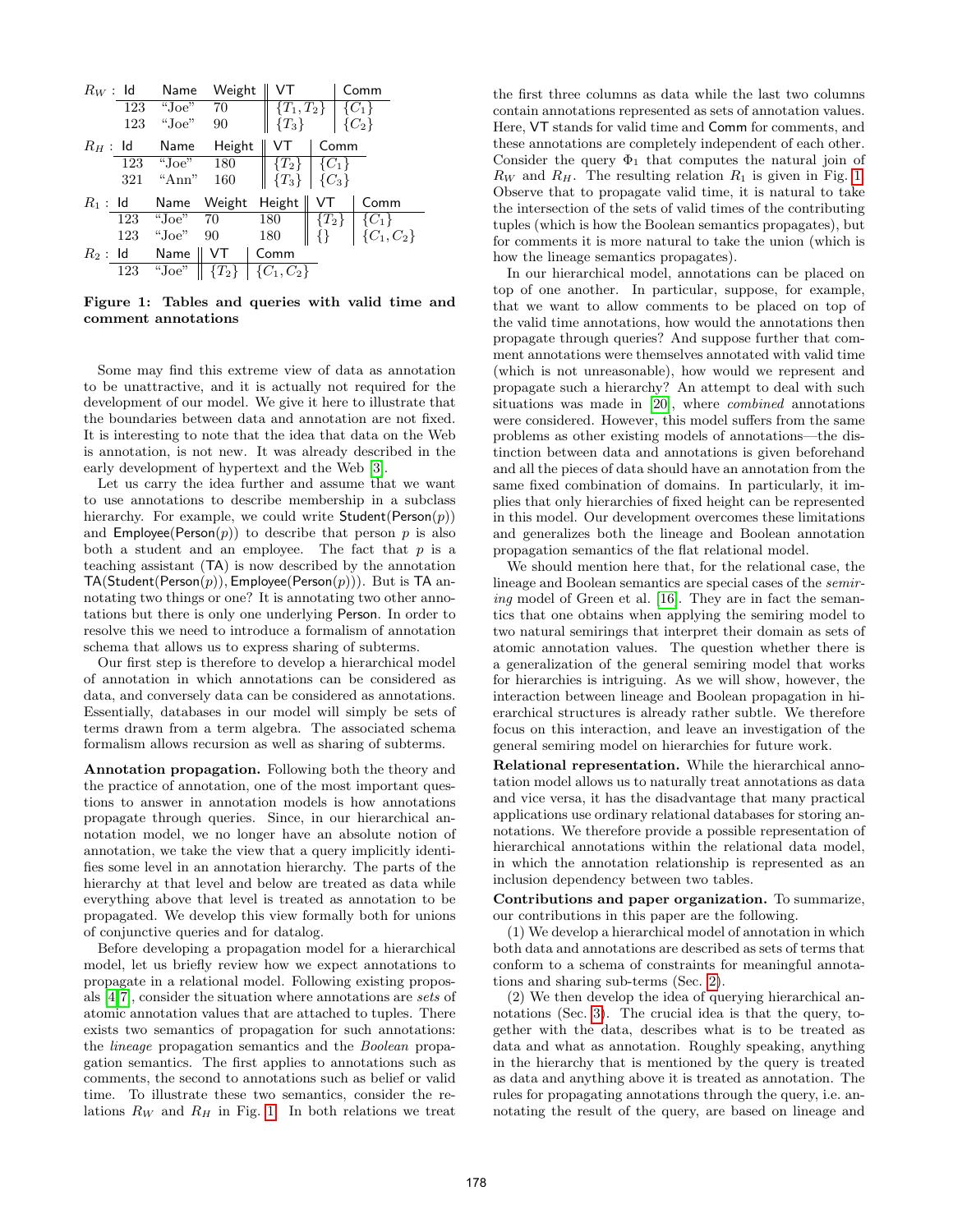Boolean semantics. We do this both for unions of conjunctive queries and for datalog, and show that the complexity of query answering does not differ from the complexity for the usual relational databases.

(3) Finally, we provide a possible representation of annotations within the relational data model in which the annotation relationship is represented as an inclusion dependency between two tables (Sec. 4).

We discuss related work in Sec. 5 and conclude in Sec. 6.

## 2. HIERARCHICAL ANNOTATION MODEL

**Terms.** We assume an infinite set  $V$  of *domain variables* (which will range over data values); an infinite set  $X$  of term variables (which will range over terms); and a set  $\mathcal F$ of symbols, all pairwise disjoint and disjoint from an infinite domain of *data values* **D**. Each symbol  $F \in \mathcal{F}$  has an associated non-negative number  $Arity(F)$  called the *arity* of F. We refer to elements of  $\mathcal{V} \cup \mathcal{X}$  simply as variables.

A term is an expression t generated by the grammar

$$
t ::= d \mid v \mid x \mid F(t_1, \ldots, t_n)
$$

where  $d$  ranges over data values in  $D$ ,  $v$  ranges over domain variables,  $x$  ranges over term variables,  $F$  ranges over symbols in F, and  $n = Arity(F)$ . We write T for the set of all terms and  $Vars(t)$  for the set of all variables occurring in a term  $t$ . A *data term* is a term that does not contain any variables.

The *height* of a term t (denoted  $Height(t)$ ) is the maximum depth of nesting of symbols from  $\mathcal F$  in  $t$ . For example,  $Height(F(H(x), d)) = 2$  while  $Height(d) = 0$ , where  $d \in \mathbf{D}$ .

A *substitution* over a set of variables  $X \subseteq V \cup \mathcal{X}$  is a mapping  $\pi: X \to \mathcal{T}$  that assigns a data value  $\pi(v) \in \mathbf{D}$  to each domain variable  $v \in X \cap V$ , and a term  $\pi(x) \in \mathcal{T}$  to each term variable  $x \in X \cap X$ . If t is a term, we write  $\pi(t)$ for the term obtained from  $t$  by simultaneous replacing each variable  $x \in X$  that occurs in t by  $\pi(x)$ . For example, if  $\pi =$  $\{v_1 \mapsto 5, x_1 \mapsto F(H(x_2)), x_2 \mapsto 10\}$ , then  $\pi(G(v_1, x_1, x_3)) =$  $G(5, F(H(x_2)), x_3)$ . We extend substitutions pointwise to sets of terms, and hence given such a set T, write  $\pi(T)$  for the set  $\{\pi(t) \mid t \in T\}.$ 

Instances and schemas. As usual, a term  $t'$  is said to be a subterm of a term  $t$  if  $t'$  occurs somewhere in  $t$ . For example, a, b,  $G(b)$ , and  $F(G(b), a)$  are all subterms of  $F(G(b), a)$ .

Note the intuition that when we annotate something the annotation is "about" the entire term, including its subterms. As such, we require instances to be closed under taking subterms.

DEFINITION 2.1. An *(annotated)* instance is a finite set of data terms that is closed under the subterm relation.

As we will show in the end of this section, an (unannotated) relational instance can be seen as an instance with terms of height 1.

In order to rule out meaningless annotations and constrain the manner in which annotations can be stacked upon one another in an instance, we next define a simple notion of annotation schema.

DEFINITION 2.2. A *constraint* is a term in which there are no multiple occurrences of the same term variable. An  $(annotation)$  schema  $A$  is a finite set of constraints.

For example,  $F(x, v, v)$  and  $F(5, x, v)$  with  $x \in \mathcal{X}$  and  $v \in V$  are constraints, but  $F(x, x, v)$  is not.

A data term  $t$  conforms to a schema  $A$  if for every subterm t' of t (including t itself), there is a substitution  $\pi$  such that  $t' \in \pi(\mathcal{A})$ . An instance  $\Delta$  conforms to  $\mathcal{A}$  if every term in  $\Delta$ conforms to A. We also say that  $\Delta$  is an instance *over* A in that case. In what follows we write  $\mathcal{T}_{\mathbf{D}}(\mathcal{A})$  for the set of all data terms conforming to the schema A.

Again, we will see that an (unannotated) relational schema can be easily representable as an annotation schema with constraints of height 0 and 1.

The following examples illustrate the modelling power of schemas and instances.

Example 2.3. Consider the simple annotation schema

$$
\mathcal{A} = \{ \quad v, \quad \text{Person}(v_1, v_2), \\ \text{Weight}(\text{Person}(v_1, v_2), v_3), \\ \text{Height}(\text{Person}(v_1, v_2), v_3) \quad \},
$$

where all the variables are domain variables from  $V$ . The information in the attributes Id, Name, Weight, and Height in the relations  $R_W$  and  $R_H$  from Fig. 1 can be represented by the annotated instance  $\Delta$  over A consisting of the data terms

$$
joe = Person(123, "Joe"), Weight(joe, 70), Height(joe, 180), ann = Person(321, "Ann"), Weight(joe, 90), Height(ann, 160),
$$

together with all the domain values occurring in these terms (123,"Joe", 180, etc.) Note that, for readability, we have given names to some terms, e.g.  $Height(joe, 180)$  should be read as Height(Person(123,"Joe"), 180).

We now want to annotate some pairs of Height and Weight annotations with a body-mass index (or BMI, for short). For example, we want to add to  $\Delta$  the term

```
BMI(Weight(joe, 180), Height(joe, 90), "High").
```
Since we only want to annotate such pairs when they apply to the *same* person, we augment the schema  $A$  with the following constraint:

BMI(Weight(Person $(v_1,v_2),v_3$ ), Height(Person $(v_1,v_2),v_4$ ), $v_5$ ).

Note in particular that Weight and Height are required to have the same person because of the repeated domain variables  $v_1$  and  $v_2$ .

We say that a schema is non-recursive if it does not contain any term variables; otherwise, it is recursive. The schema from Ex. 2.3 is non-recursive. Any instance of a non-recursive schema A contains only data terms of height at most max ${Height(c) | c \in \mathcal{A}}$ . Annotations cannot be "stacked" to arbitrary depths in non-recursive schemas.

Example 2.4. To give an example of a recursive schema in which annotations can be arbitrarily deeply stacked, we add the following constraints to the schema  $\mathcal A$  of Ex. 2.3:

$$
Comm(x_1, v), \qquad \text{VT}(\text{Comm}(x_1, x_2), v), \\ \text{VT}(\text{Weight}(x_1, x_2), v), \quad \text{VT}(\text{Height}(x_1, x_2), v).
$$

Here,  $x_1, x_2$  are term variables and v is a domain variable. Intuitively,  $\mathsf{Comm}(t, C)$  indicates that there is a comment  $C$  on term  $t$ , where we assume for simplicity that comment values belong to the general domain D. Note that Comm annotations are completely generic, they are applicable to any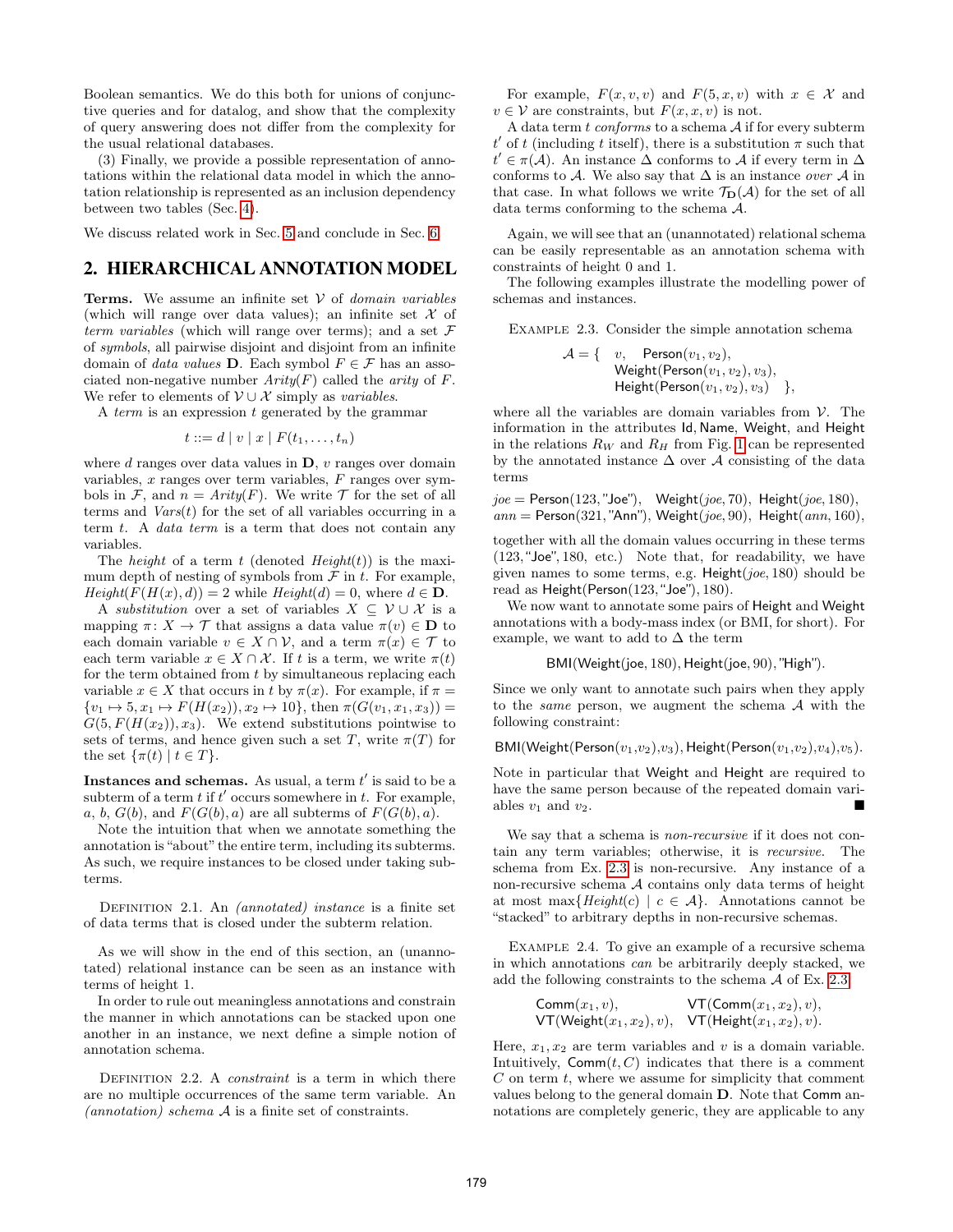term, including those that contain comments themselves. In turn,  $\mathsf{VT}(t,T)$  indicates that the fact t was valid at time T. By the schema, this annotation is applicable to height, weight and comments, but not to valid time itself or persons. By adding the following data terms to the instance of Ex. 2.3 we complete a representation of the information from the relations  $R_W$  and  $R_H$  from Fig. 1:

| $VT(Weight(joe, 70), T_1),$        | $VT(Weight(joe, 70), T_2),$        |
|------------------------------------|------------------------------------|
| $VT(Weight(joe, 90), T_3),$        |                                    |
| $VT(Height(joe, 180), T_2),$       | $VT(Height(ann, 160), T_3),$       |
| Comm(Weight( $joe$ , 70), $C_1$ ), | Comm(Weight( $joe$ , 90), $C_2$ ), |
| Comm(Height(joe, 180), $C_1$ ),    | Comm(Height $(ann, 160), C_3$ ),   |

(and the data values  $T_1, C_1$ , etc.) Also, we may put some valid times "on top" of comments, in the spirit of dependent annotations of [20]:

$$
VT(Comm(Weight(joe, 70), C_1), T_3),VT(Comm(Height(joe, 180), C_1), T_4).
$$

Reasoning with schemas. In should be noted that, from a practical point of view, it can be rather costly to store annotated instances as subterm-closed sets of terms. Indeed, one can always reconstruct an instance  $\Delta$  from the set of its maximal terms (i.e. terms that are only subterms of themselves in  $\Delta$ ) by taking the subterm closure. We call the straightforward representation of an annotated instance ∆ complete and a representation as a non-closed set of terms, whose closure yield  $\Delta$ , *incomplete*. Thus the first important problem is to check whether a term is in the subterm closure of a set of terms, which means checking whether a term is a subterm of another one. This can easily be done in P (polynomial time).

Two other reasoning problems concerning schemas, instances, and representations of instances also naturally arise. The first is to check that an instance conforms to an annotation schema. The second is to check that a schema A is *consistent*, i.e. that there exists an instance  $\Delta$  conforming to A, such that for every constraint  $\alpha$  from A there exists a data term  $t \in \Delta$  and a substitution  $\pi$  such that  $\pi(\alpha) = t$ . The following proposition observes that both problems have efficient decision procedures.

PROPOSITION 2.5. The following two problems can be decided in P:

- 1. checking that a complete or incomplete representation of an instance conforms to an annotation schema A;
- 2. checking that an annotation schema A is consistent.

Note on the expressiveness of schemas. A limitation of our notion of schema is that we make a rather awkward distinction between domain and term variables: sharing can only be specified by repeating domain variables from  $V$ , but not term variables from  $X$ . This restriction may seem ad hoc. It is well-known, however, that more expressive formalisms for describing term instances that do support sharing of term variables, makes certain decision problems for schemas, such as checking consistency, undecidable [6, Chapter 4]. In the present paper therefore, we have opted for the above restricted schema formalism.

Annotations are relative. As already mentioned in the introduction, we can look at a term like  $F(G(d), a)$  from two viewpoints:

- as a normal, standalone piece of data;
- as annotated data, which can be read either as " $F$  annotates  $G(d)$  with a" or as "F annotates a with  $G(d)$ ".

Both viewpoints are reasonable in different circumstances: in Sec. 3 we will treat the term as ordinary data when we want to query nested terms; and we will treat it as annotation when want to propagate annotations through queries.

To formalize this approach, fix  $\Box \in \mathcal{X}$  to be a distinguished term variable. A *(data) context* is a term from  $\mathcal{T}$  in which  $\Box$  occurs exactly once, and no other variable occurs. For example  $F(G(\Box), d)$  is a context, but  $F(G(\Box), \Box)$  and  $F(G(\Box), x)$  with  $x \in V \cup \mathcal{X}$  are not.

DEFINITION 2.6. Given an instance  $\Delta$  and a term t, we say that t is annotated in  $\Delta$  by the set of data contexts

$$
A_{\Delta}(t) = \{c \mid \exists t' \in \Delta : \{\Box \mapsto t\}(c) = t'\}.
$$

Note, that  $A_{\Delta}(t) = \emptyset$  iff  $t \notin \Delta$ . Moreover, if  $t \in \Delta$ , then  $A_{\Delta}(t)$  always contains the trivial context  $\Box$ . Also, since  $\Delta$ is closed under taking subterms,  $A_{\Delta}(t)$  is closed under taking subcontexts (i.e. closed under taking subterms that are themselves data contexts). In what follows, we write  $\mathcal H$  for the set of all finite subcontext-closed sets of data contexts.

EXAMPLE 2.7. In the instance  $\Delta$  from Ex. 2.4 the annotation  $A_{\Delta}$ (Weight(*joe*, 70)) consists of the contexts  $VT(\Box, T_1)$ ,  $\mathsf{VT}(\square, T_2)$ , Comm $(\square, C_1)$ , VT(Comm $(\square, C_1)$ ,  $T_3$ ), and  $\square$ .

Correspondence to the relational model. With the definition of schemas and instances given above, schemas that contain only constraints of height 1 without data values, term variables, and repeating data variables (and a technical constraint v), are simply relational database schemas. The instances conforming to such schemas are isomorphic to normal relational instances (except that they also contain the data values mentioned in the tuples). For example, the annotation schema

$$
\{ R_W(v_1, v_2, v_3), \ R_H(v_4, v_5, v_6), \ v \}
$$

corresponds to the relational schema from Fig. 1 (disregarding all the annotations), and the conforming instance contains, e.g. the term  $R_W(123, "Joe", 70)$ .

In existing annotation models for relational databases, annotations are often assumed to be simply sets of atomic annotation values that are attached to tuples [4, 7]. We call such sets of atomic annotation values *simple annotations*, to contrast them with richer models in which annotations are modeled as bags rather than sets, or in which annotations are assumed to have specific operations on their domain (cf. the semiring approach to provenance) other than the set-theoretic ones. The annotations in tables  $R_W$  and  $R_H$  in Fig. 1 are examples of simple annotations with sets of valid times and sets of comments.

To represent databases with simple annotations we just need to augment the schema with an auxiliary unary constraint  $Atomic(v)$  to store atomic annotation values in the instance and a generic constraint, e.g.  $Annot(x, Atomic(v))$ to store correspondence between tuples and atomic annotation values. For simplicity, in the rest of the paper we consider the case where the set of all atomic annotation values coincides with D. In this case we can omit the unary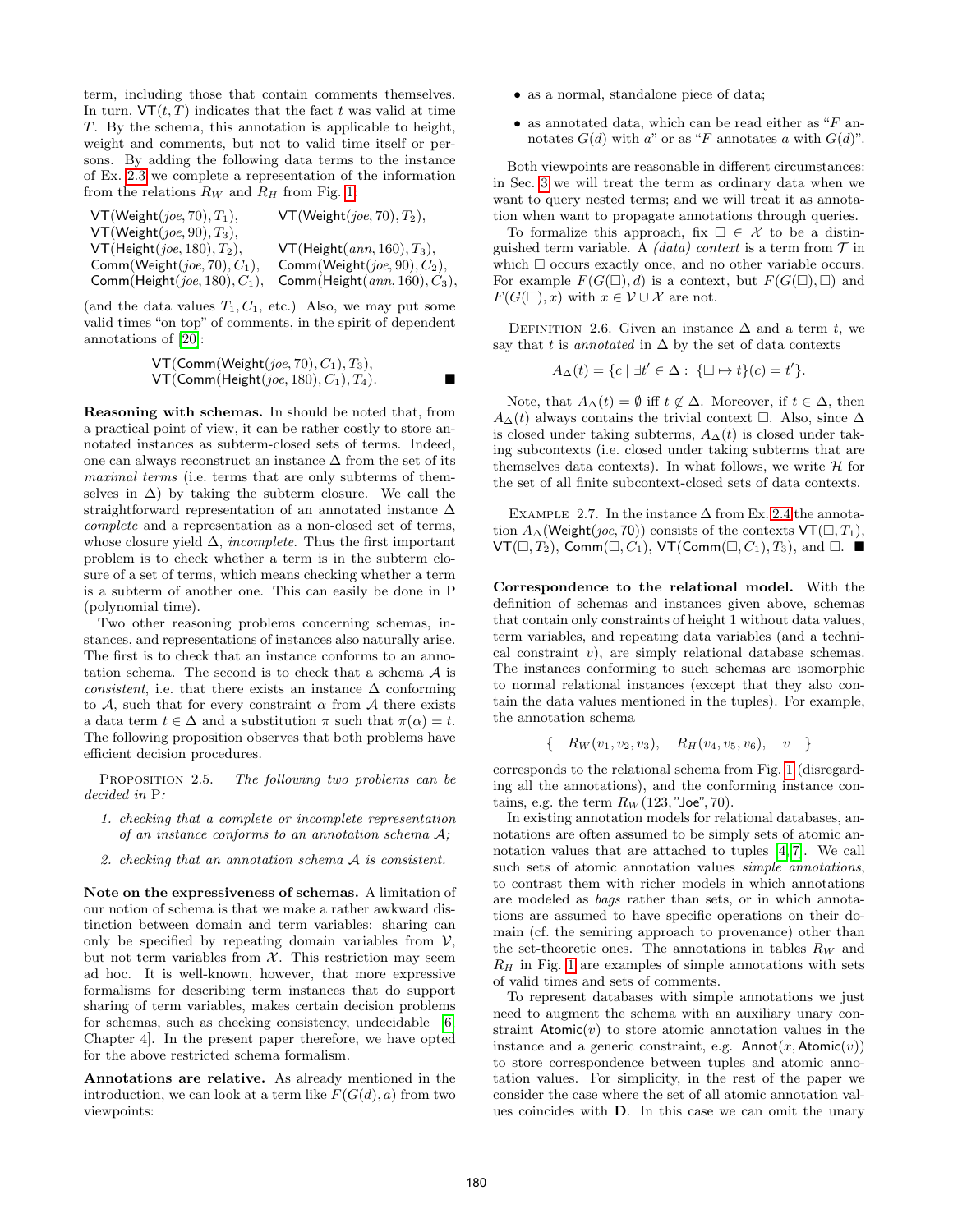constraint and simplify  $\text{Annot}(x, \text{Atomic}(v))$  to  $\text{Annot}(x, v)$ . We call this representation of annotated relational databases the term representation.

The hierarchical annotation model is a thus a generalization of the standard relational model as well as a model of relational databases with simple annotations.

# 3. QUERYING AND PROPAGATING HIER-ARCHICAL ANNOTATIONS

In this section we study the propagation of hierarchical annotations through unions of conjunctive queries and datalog programs. We begin by defining (unions of) conjunctive queries and their normal semantics in Sec. 3.1. We describe existing semantics of propagation of simple annotations in the relational case in Sec. 3.2 and generalize it to hierarchical annotations in Sec. 3.3. We consider datalog in Sec. 3.4.

#### 3.1 Term Conjunctive Queries

Conjunctive queries on hierarchical instances are defined as for conjunctive queries in the relational model, except that now they operate with terms in the body.

DEFINITION 3.1. A term conjunctive query (or  $TCQ$ , for short) is a rule  $\psi$  of the form

$$
F(\mathbf{x}) \leftarrow \tau_1 \wedge \ldots \wedge \tau_k,
$$

where  $\tau_1, \ldots, \tau_k$  are terms;  $\mathbf{x} = x_1, \ldots, x_n$  is a tuple of distinct variables such that  $\{x_1, \ldots, x_n\} \subseteq \text{Vars}(\tau_1) \cup \ldots \cup$  $Vars(\tau_k)$ , and F is a symbol from F of arity n.

We call the term  $F(\mathbf{x})$  on the left-hand side of  $\psi$  the head of  $\psi$ . We call the set of all terms  $\{\tau_1, \ldots, \tau_k\}$  on the righthand side of  $\psi$  the *body* of  $\psi$ , and denote this by  $Body(\psi)$ . Finally, we write  $Vars(\psi)$  for the set of all variables that occur in  $\psi$ .

DEFINITION 3.2. Let  $\Delta$  be an instance over an annotation shema A. An embedding of a TCQ  $\psi$  of the form  $F(\mathbf{x}) \leftarrow$  $\tau_1 \wedge \ldots \wedge \tau_k$  into  $\Delta$  is a substitution  $\pi$  over  $Vars(\psi)$  such that that  $\pi(Body(\psi)) \subseteq \Delta$ . The result of evaluating  $\psi$  over  $\Delta$  is the set of terms

 $\psi(\Delta) := {\pi(F(\mathbf{x})) \mid \pi \text{ is an embedding of } \psi \text{ into } \Delta}.$ 

As the following example shows, the result of a TCQ need not to be closed under subterms, and is therefore not always an instance.

EXAMPLE 3.3. Let 
$$
\psi
$$
 be the TCQ

WeightAndHeight $(x) \leftarrow$  Weight $(x, y_1) \wedge$  Height $(x, y_2)$ 

that computes the set of persons that have both a Weight and a Height. The result of  $\psi$  over the instance  $\Delta$  from Ex. 2.3 contains a single term

$$
\text{WeightAndHeight}(joe).
$$

In what follows it will be convenient to have the answer to a TCQ to also be an instance. We therefore define  $\Delta_{\psi}$  to be the union of  $\Delta$  and  $\psi(\Delta)$ . This set is always an instance.

DEFINITION 3.4. A union of  $TCQs$  (or  $TUCQ$ , for short) is a finite set  $\Psi$  of TCQs that all have the same head. We write  $Vars(\Psi)$  for the set of all variables occurring in TCQs in Ψ. The result  $\Psi(\Delta)$  of a TUCQ  $\Psi = {\psi_1, \ldots, \psi_m}$  on an instance ∆ over an annotation schema A is defined as

$$
\Psi(\Delta) := \psi_1(\Delta) \cup \ldots \cup \psi_m(\Delta).
$$

As for TCQs, we write  $\Delta_{\Psi}$  for  $\Delta \cup \Psi(\Delta)$ .

Every TCQ can be seen as a TUCQ of just one disjunct. Hence in what follows we usually state properties only for TUCQs and, if it is not explicitly stated otherwise, they hold for TCQs as well.

Note, that if an annotation schema represents a relational database schema, then TCQs and TUCQs with only terms of height 1 in the body are just standard relational conjunctive queries and unions of conjunctive queries (or, shortly, RCQs and RUCQs, correspondingly).

Though TUCQs generalize RUCQs, next we will see that the complexity of query evaluation does not increase when moving from querying relational databases to querying in the hierarchical annotation model. It should be seen as a sanity check for querying hierarchical annotations.

An algorithm for query evaluation depends on the representation of the input. It is straightforward to show that both combined and data complexity of checking whether a data term t is in the answer to a TUCQ  $\Psi$  over an annotated instance  $\Delta$  is the same as for usual relational databases: NPcomplete and in LOGSPACE (in  $AC<sup>0</sup>$ ), respectively, if we are given a complete representation of ∆. It is just a little more elaborate to show, using, e.g. the results of [19] on composition-free queries on trees, that these complexities do not change if the representation is incomplete.

PROPOSITION 3.5. Given a TUCQ  $\Psi$ , a complete or incomplete representation of an annotated instance  $\Delta$ , and a term t, checking whether  $t \in \Delta_{\Psi}$  is NP-complete. It is in LOGSPACE if  $\Psi$  is fixed.

#### 3.2 Lineage and Boolean Semantics of Simple Annotation Propagation

Following both the theory and the practice of annotation, one of the most important questions to answer in annotation models is how annotations propagate through queries. A general theory of such propagation is given by the semiring model of Green et al. [16]. In this model annotations should form a (commutative) semiring which is a structure  $\langle K, +, \times, 0 \rangle$  with a domain of annotations K, binary commutative and associative operations  $+$  and  $\times$ , such that  $\times$  distributes over +, and a neutral element  $0 \in \mathcal{K}$  for +, i.e. such an element that  $k + 0 = k$  holds for every  $k \in \mathcal{K}^1$ . Every database tuple t is associated to an element  $\alpha(t) \in \mathcal{K}$  (its annotation). The neutral annotation 0 corresponds to the fact that the tuple "is not" in the database, i.e. in this model all possible tuples are annotated. Queries cannot inspect the annotations, and as such there is a the distinction between data and annotations. During querying, annotations propagate automatically according to the semiring operations: + corresponds to union and projection on tuples and  $\times$  corresponds to join. Using our notation, the semiring semantics is formally defined as follows. Given an RCQ  $\phi$  of the form  $R(\mathbf{x}) \leftarrow R_1(\mathbf{y}_1) \wedge \ldots \wedge R_k(\mathbf{y}_k)$  and a term instance ∆ that represents a relational database, each output tuple  $R(\pi(\mathbf{x}))$  with  $\pi$  an embedding of  $\phi$  to  $\Delta$  is associated to the

<sup>1</sup>Usual definitions of an annotation commutative semiring also include a neutral element for  $\times$ , though this is not necessary for the exposition that follows.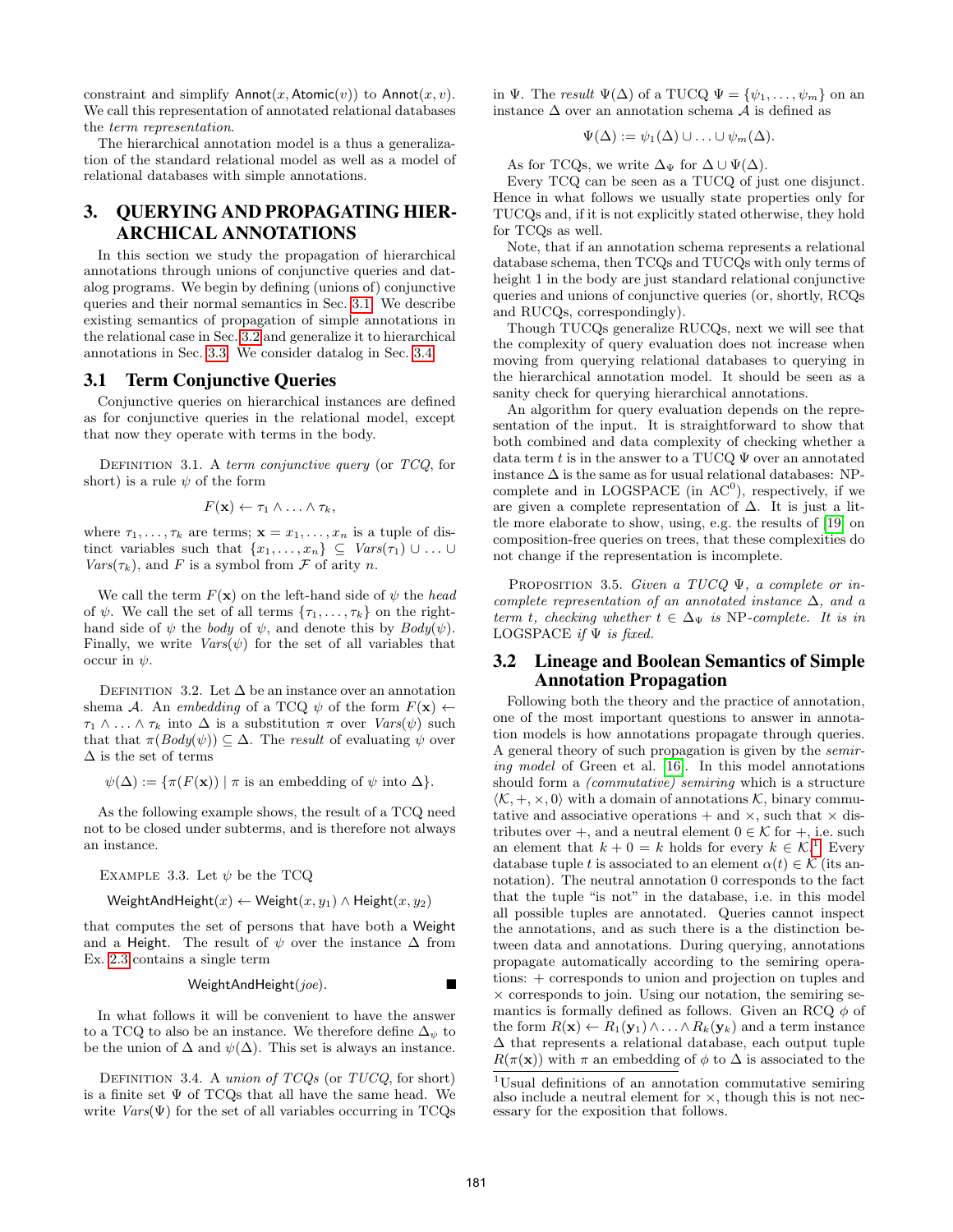annotation  $a = \sum_{\pi'} \prod_{1 \leq i \leq k} \alpha(R(\pi'(\mathbf{y}_i)))$ , where  $\pi'$  ranges over all embeddings of  $\bar{\phi}$  to  $\Delta$  such that  $\pi'(\mathbf{x}) = \pi(\mathbf{x})$  and  $\alpha(R(\pi'(\mathbf{y}_i)))$  is the annotation of the tuple  $R(\pi'(\mathbf{y}_i))$  in  $\Delta$ .

Our aim is to generalize such propagation of annotations to the hierarchical model in a way that the boundary between data and annotations is not fixed, but is defined dynamically by the query. Note, however, that in our model atomic annotation values come from the general domain D and we do not assume any specific (semiring) operations on D. Moreover, recall from Def. 2.6 that we consider a hierarchical term t to be annotated by the set of data contexts  $A_{\Delta}(t)$  each of which occurs "above" t in the instance  $\Delta$ .

Hence, such a generalization makes sense only for the cases where the semiring model is applied to semirings whose domain values are also sets (of atomic annotation values) such that  $\alpha(t)$  is a set, for every database tuple t. In other words, such a generalization makes sense only for the setting of relational databases with simple annotations introduced in Sec. 2. Essentially, there are two such cases, and we devote this subsection to their brief description. We describe the generalization of these semantics to the hierarchical model in Sec. 3.3.

Let  $A$  be an annotation schema that represents the relational schema with simple annotations as described in the end of Sec. 2. It contains a set of constraints of height 1 and one generic constraint  $\text{Annot}(x, v)$  for annotations. Let  $\phi$  be a RCQ of the form  $R(\mathbf{x}) \leftarrow R_1(\mathbf{y}_1) \wedge \ldots \wedge R_k(\mathbf{y}_k)$  and let  $\Delta$  be a term instance that represents a relational database with simple annotations.

The first semantics of propagation of simple annotations is called lineage [7]. A good example of annotations with this propagation semantics are comment annotations. Doubt annotations (the converse of belief annotations) behave in the same way. In this case the *annotated result* of  $\phi$  on  $\Delta$  contains not only the term  $R(\pi(\mathbf{x}))$  for every embedding  $\pi$  of  $\phi$ to  $\Delta$ , but also the set of terms

{Annot(
$$
R(\pi(\mathbf{x})), a
$$
) |  
 $\exists i, 1 \le i \le k$ , Annot( $R_i(\pi(\mathbf{y}_i)), a) \in \Delta$  }.

Hence, a tuple in the annotated result has an atomic annotation iff at least one of the source tuples has this annotation for some embedding which gives this tuple on free variables. The annotated result of a RUCQ over lineage semantics is a union of the results for composing RCQs.

In the semiring model, the lineage semantics corresponds to the setting where each database tuple  $t$  is associated with the annotation set  $\alpha(t) = \{a \mid \text{Annot}(R(\pi(\mathbf{x})), a) \in \Delta\}$ and where propagation is done using the lineage semiring  $\langle P_{fin}(\mathbf{D}) \cup \{\perp\}, \cup^+, \cup^{\times}, \perp \rangle$ . Here,  $\mathcal{P}_{fin}(\mathbf{D})$  is the set of all finite subsets of  $D$ ,  $\perp$  is an extra element not in  $\mathcal{P}_{fin}(D)$ , and the operations  $\cup^+$  and  $\cup^{\times}$  coincide with each other and the usual set union ∪ on elements of  $\mathcal{P}_{fin}(\mathbf{D})$ , while for any  $A \in \mathcal{P}_{fin}(\mathbf{D}) \cup \{\perp\}$  we have  $\perp \cup^+ A = A \cup^+ \perp = A$  and  $\perp \cup^{\times} A = A \cup^{\times} \perp = \perp [4].$ 

Note that  $\emptyset$  here represents the fact that a tuple t exists in the database, but is not annotated with any atomic annotation value (i.e.  $A_{\Delta}(t) = {\Box}$ ) in the term representation  $\Delta$  of the database), and  $\perp$  represents the fact that the tuple does not exist in the database (i.e. has  $A_{\Delta}(t) = \emptyset$ ).

The second semantics of propagation of simple annotations we consider is Boolean, which models the behaviour of valid time stamps, beliefs, etc. In this case the annotated re-

sult of  $\phi$  on  $\Delta$  besides the term  $R(\pi(\mathbf{x}))$  for every embedding  $\pi$  of  $\phi$  to  $\Delta$ , contains the set of terms

{Annot
$$
(R(\pi(\mathbf{x})), a)
$$
 |  
 $\forall i, 1 \leq i \leq k$ , Annot $(R_i(\pi(\mathbf{y}_i)), a) \in \Delta$  }.

Essentially, it means that a tuple in the result has an atomic annotation iff all source tuples have this annotation for some embedding which gives this tuple on free variables. The Boolean semantics of RUCQs is the same as for lineage.

In the semiring model, the Boolean semantics corresponds again to the setting where each database tuple  $t$  is associated to the annotation set  $\alpha(t) = \{a \mid \text{Annot}(R(\pi(\mathbf{x})), a) \in \Delta\}$ and where propagation is done using *Boolean algebra*<sup>2</sup> semiring  $\langle \mathcal{P}_{fin}(\mathbf{D}) \cup \{\perp\}, \cup, \cap, \perp \rangle$ . The operations  $\cup$  and  $\cap$  are usual set-theoretic union and intersection on  $\mathcal{P}_{fin}(\mathbf{D})$  and are extended to  $\perp$  and any  $A \in \mathcal{P}_{fin}(\mathbf{D})$  as in the lineage semiring:  $\bot \cup A = A \cup \bot = A$ ,  $\bot \cap A = A \cap \bot = \bot$ . Note, that this definition differs from the standard algebraic definition of Boolean algebra, since the latter does not have ⊥ and uses  $\emptyset$  as a neutral element. We introduce this deviation for the same reason as it is used in the lineage semiring:  $\perp$  represents the fact that the tuple in not present, while ∅ annotation represents the fact that the tuple is present, but has no annotation. However, we still call this semiring Boolean algebra, even if it is not in the algebraic sense.

The following example illustrates both semantics.

Example 3.6. Consider the term representations of two annotated relational instances obtained from the relations  $R_W$  and  $R_H$  in Fig. 1 by disregarding one of annotation attributes. The first one has only VT simple annotations, which has Boolean semantics, and the second – only Comm, which has lineage semantics. Then it is readily verified that the annotated results of the RCQ  $\Phi_1$  of the form

$$
R_1(x, y, z, u) \leftarrow R_W(x, y, z) \land R_H(x, y, u)
$$

on these two instances are (the term representation of) the relation  $R_1$  in Fig. 1 (in the VT and Comm columns, respectively).

Now consider the RCQ  $\Phi_2$  of the form

$$
R_2(x, y) \leftarrow R_W(x, y, z) \land R_H(x, y, u)
$$

that, like  $\Phi_1$ , computes the natural join of  $R_W$  and  $R_H$ , but also projects on Id and Name. Note, that this query is just a reformulation of the TCQ  $\psi$  from Ex. 3.3. The annotated results are given in the relation  $R_2$  in Fig. 1.

## 3.3 Propagating of Annotations through Term Conjunctive Queries

We now turn to the automatic propagation of hierarchical annotations through TUCQs. The crucial idea is that annotations are distinguished from data not statically, as is the case in the relational semiring models  $[16, 20]$ , but dynamically, depending on the query under consideration and, moreover, the particular embedding from the query into the instance. In other words, the image of the body of the query under the embedding defines the data that is queried, and everything "above" the image is considered as annotations to be propagated automatically.

<sup>&</sup>lt;sup>2</sup>Not to be confused with Boolean provenance polynomials semiring from [14], which models not simple annotations.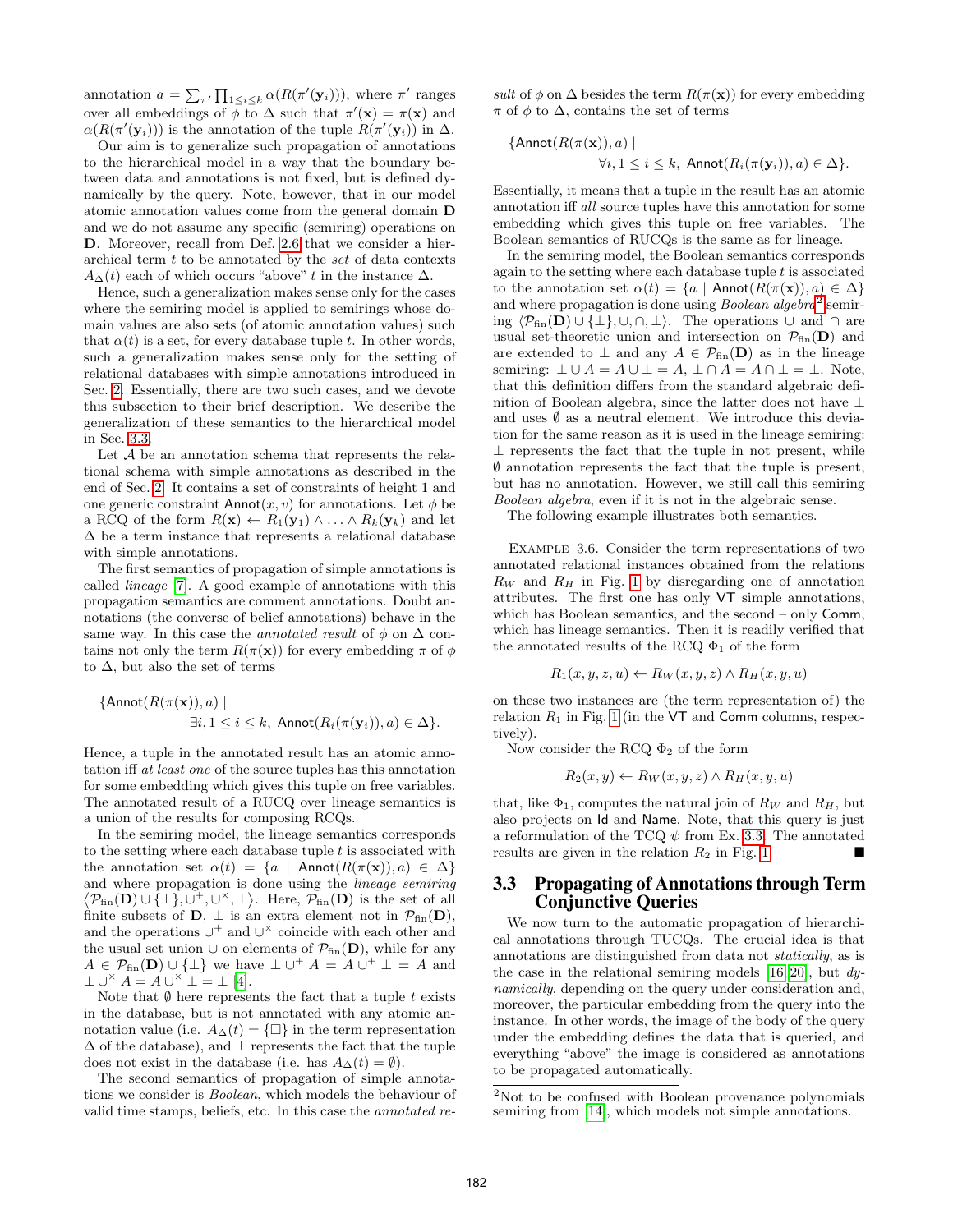Since, as the previous subsection illustrates, we may want to have different propagation semantics for different types of annotation, we need the concept of a propagation schema.

DEFINITION 3.7. A propagation schema  $P$  is a partition of the set  $\{(F, i) | F \in \mathcal{F}, 1 \leq i \leq Arity(F)\}\$ into two disjoint sets  $\mathcal L$  and  $\mathcal B$ .

Intuitively, a pair  $(F, i)$  is in  $\mathcal L$  if F behaves like lineage semantics in the case when the  $i$ <sup>th</sup> argument of  $F$  is considered as data, but  $F$  itself with its other arguments, as well as everything "above", is considered as annotation. Similarly,  $(F, i)$  is in  $\beta$  if F has Boolean semantics in such a case.

EXAMPLE 3.8. To model the propagation of comments and valid time as illustrated in Fig. 1 in the introduction, we fix the propagation schema  $P$  where (Comm, 1) belongs to  $\mathcal L$  and the  $(VT, 1)$  – to  $\mathcal B$ . For completeness, all other pairs belong to B.

To ease notation in what follows, we assume  $P$  to be arbitrarily fixed for the rest of this paper.

Recall from Def. 2.6 that we take a term  $t$  in an instance  $\Delta$  to be annotated by the set of data contexts  $A_{\Delta}(t)$ , and that we write  $H$  for the set of all finite subcontext-closed set of data contexts. Since we are going to propagate such annotations through queries we need to define two operations on H. One should correspond to union and projection, and another to join. Similarly to the relational case, we would like this propagation to be invariant to standard rearrangement of queries, e.g. swapping two conjuncts, so we also need to show that  $H$  with these operations forms a semiring ([16]).

The first operation, corresponding to union and projection, is just a usual union of sets of contexts from  $H$ . By a naive definition of the second operation, which corresponds to join, one would intersect sets of contexts on levels of annotations with Boolean semantics (i.e. with symbols from  $\beta$ group) and union such sets on levels with lineage semantics (i.e. with symbols from  $\mathcal{L}$ ). However, we opt to a more elaborate definition, which is justified by the following example.

EXAMPLE 3.9. Let us reconsider the TCQ  $\psi$  of the form

WeightAndHeight $(x) \leftarrow$  Weight $(x, y_1) \wedge$  Height $(x, y_2)$ 

from Ex. 3.3 as well as the instance  $\Delta$  from Ex. 2.4 and the propagation schema  $P$  of Ex. 3.8. The (usual) answer to this query is WeightAndHeight $(joe)$ . According to the lineage and Boolean semantics above, the annotated answer to this query should also contain the following data terms on the first level of annotations:

```
VT(WeighthandHeight(joe), T<sub>2</sub>),Comm(WeightAndHeight(joe), C_1),
Comm(WeightAndHeight(joe), C_2).
```
Note that, since  $(VT, 1) \in \mathcal{B}$ , the set of valid time annotations of *joe's* height (namely  ${T_2}$ ) and weight (namely  ${T_1, T_2, T_3}$ , are intersected when generating the valid time annotation for WeightAndHeight(joe). Similarly, the set of comment annotations of *joe*'s height (namely  $\{C_1\}$ ) and weight (namely  $\{C_1, C_2\}$ ) are united since (Comm, 1)  $\in \mathcal{L}$ .

By the naive definition of the second operation described above, the annotated answer should not contain any terms of second level of annotations. In particular, the valid time annotation sets  ${T_3}$  and  ${T_4}$  would intersect for the term Comm(WeightAndHeight( $joe$ ),  $C_1$ ) and give  $\emptyset$ , since (VT, 1)  $\in$ B. However, this result is unsatisfactory, since there is no reason why we should lose valid times of the comment  $C_1$ . Hence, the following definition of the second operation also gives the terms in the annotated answer to  $\psi$ :

| $VT(Comm(WeightAndHeight(joe), C_1), T_3),$ |  |
|---------------------------------------------|--|
| $VT(Comm(WeightAndHeight(joe), C_1), T_4).$ |  |

The formalization of the intuition from this example requires the following auxiliary definitions.

DEFINITION 3.10. Given a context  $c$ , consider the directed path from its root to the  $\Box$  leaf. If all the pairs  $(F, i)$  along this path, where  $F$  is the symbol in the node and  $i$  is the number of the sub-tree containing  $\Box$ , are in  $\mathcal{B}$ , then we call this context Boolean.

Note in particular that the context  $\Box$  is always Boolean.

Example 3.11. By the propagation schema from Ex. 3.8, the context  $\mathsf{VT}(\square, T_1)$  is Boolean, but  $\mathsf{Comm}(\square, C_1)$  and  $VT(Comm(\Box, C_1), T_3)$  are not.

Note that for every context  $c$  there exist unique contexts c' and c'' such that  $c = {\square \mapsto c''}(c')$  and

- 1. c' is either the trivial context  $\Box$  or has a pair from  $\mathcal L$ just above  $\Box$ ;
- 2.  $c''$  is Boolean.

We write this fact as  $c = c' \langle c'' \rangle$ .

Example 3.12. For the contexts from Ex. 3.11 we have

 $VT(\Box, T_1) = \Box \langle VT(\Box, T_1)\rangle$ ,  $\mathsf{VT}(\mathsf{Comm}(\Box, C_1), T_3) = \mathsf{VT}(\mathsf{Comm}(\Box, C_1), T_3)\langle \Box \rangle,$  $VT(Comm(VT(\Box, T_1), C_1), T_3) =$  $\mathsf{VT}(\mathsf{Comm}(\Box, C_1), T_3)\langle \mathsf{VT}(\Box, T_1)\rangle$ .

DEFINITION 3.13. Given  $A_1, A_2 \in \mathcal{H}$  we define

$$
A_1 \sqcap A_2 = \{c \mid c \in A_1 \cup A_2, c = c' \langle c'' \rangle, \text{ and } c'' \in A_1 \cap A_2\}.
$$

The idea behind this definition comes from the intuition given in Ex. 3.9. Indeed, the valid time annotations of the data form Boolean contexts, so we should take their intersection for join. The comment annotations of the data form contexts  $\mathsf{Comm}(\square, C)\langle \square \rangle$ , so we should take their union. The valid time annotations of the comments (as for any annotations "above" comments, no matter which group their symbol belongs to) form contexts  $VT(Comm(\Box, C), T)\langle \Box \rangle,$ so we should take their union.

It is readily verified that, since  $A_1$  and  $A_2$  are closed under subcontexts, so is  $A_1 \sqcap A_2$ . In other words,  $\sqcap$  is a binary operation on H.

PROPOSITION 3.14. The structure  $\langle \mathcal{H}, \cup, \sqcap, \emptyset \rangle$  is a commutative semiring with idempotent  $\cup$  and  $\Box$ .

We call  $\langle \mathcal{H}, \cup, \cap, \emptyset \rangle$  the semiring of hierarchical annotations (relative to  $P$ ), or simply the hierarchical semiring.

Finally, we are ready to give an annotation semantics for TCQs and TUCQs over annotated instances.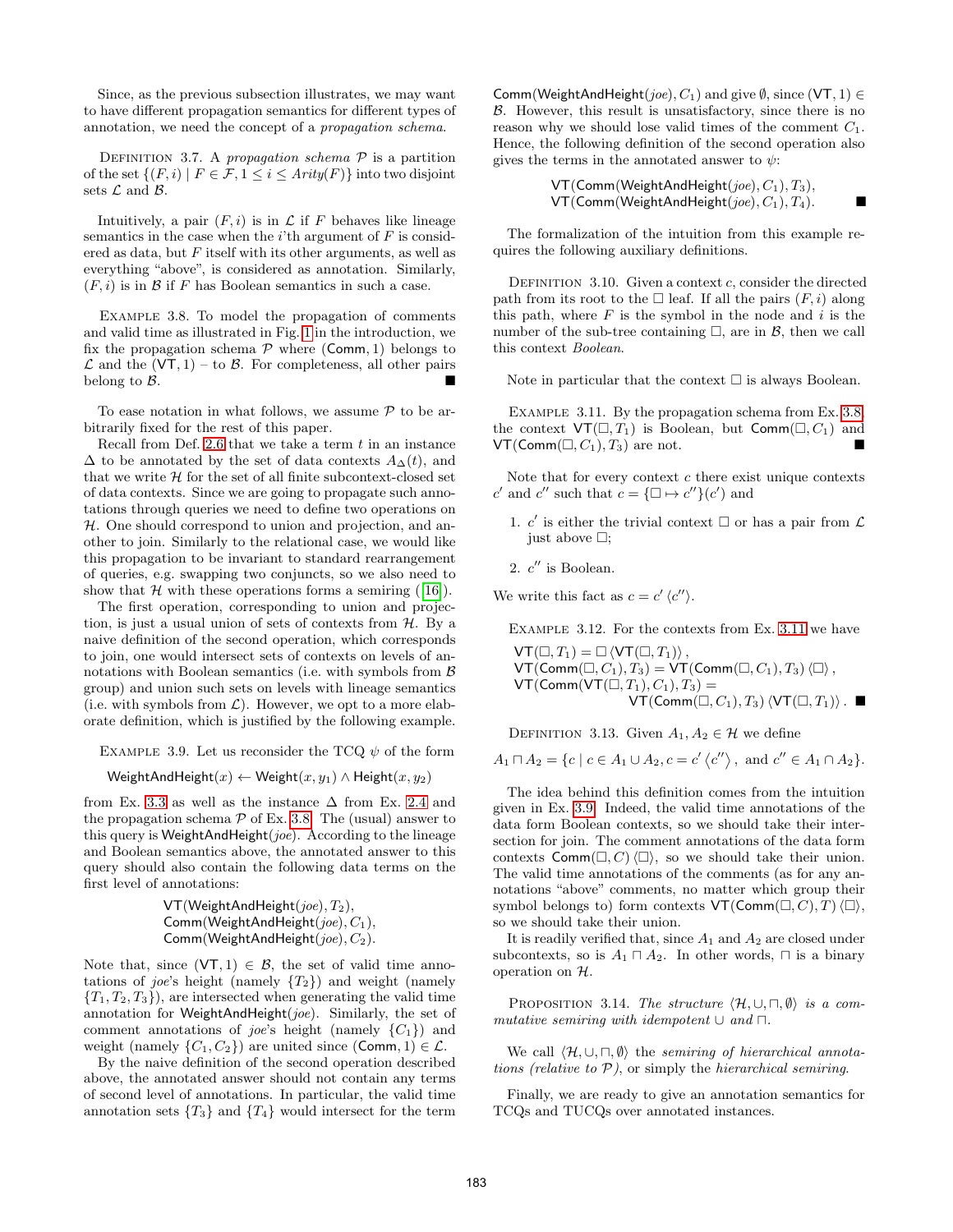DEFINITION 3.15. The annotated result  $\psi^+(\Delta)$  of a TCQ  $\psi$  of the form  $F(\mathbf{x}) \leftarrow \tau_1 \wedge \ldots \wedge \tau_k$  on an instance  $\Delta$  is defined as the set of terms

$$
\{\{\Box \mapsto \pi(F(\mathbf{x})\}(c) \mid \pi \text{ is an embedding of } \psi \text{ into } \Delta, \\c \in A_{\Delta}(\pi(\tau_1)) \sqcap \ldots \sqcap A_{\Delta}(\pi(\tau_k))\}.
$$

The annotated result  $\Psi^+(\Delta)$  of a TUCQ  $\Psi = {\psi_1, \ldots, \psi_m}$ on  $\Delta$  is defined as  $\psi_1^+(\Delta) \cup \cdots \cup \psi_m^+(\Delta)$ .

We write  $\Delta_{\psi}^{+}$  for the set  $\Delta \cup \psi^{+}(\Delta)$  and  $\Delta_{\Psi}^{+}$  for the set  $\Delta \cup \Psi^+(\Delta)$ . As for the non-annotated case, these sets are subterm-closed, i.e. instances.

It is important to note that, since  $\Box \in A_{\Delta}(t)$  for every t in  $\Delta$ , we always have  $\square \in A_{\Delta}(\pi(\tau_1)) \sqcap \ldots \sqcap A_{\Delta}(\pi(\tau_k)).$ It readily follows that  $\Delta_{\Psi} \subseteq \Delta_{\Psi}^+$ , i.e. the annotated result of any TUCQ contains all the data terms from the usual result. However, it contains also higher level annotating terms which have been automatically propagated through the TUCQ according to the propagation schema.

The fact that the hierarchical semiring is an idempotent semiring justifies the correctness of the definition of annotated result of a query, in the sense that such a result does not depend on the order of terms in TCQs, order of TCQs in TUCQs, elimination of duplicated terms in TCQs, and other equivalent query transformations (see the details in [16]).

The definition above generalizes the lineage and Boolean semantics of relational annotated databases. Also, it conforms to the subtlety of Ex. 3.9, where comments were considered as annotations and their valid times unioned for the join in the query. In the following example comments are considered as data and their valid time annotations are intersected for a join. As the title of this paper suggests, we are treating valid time as annotations relative to comment annotations.

EXAMPLE 3.16. Consider the TCQ  $\psi'$  of the form

WHComm $(x) \leftarrow$  Comm(Weight $(y_1, y_2), x$ ) ∧ Comm(Height $(y_3, y_4)$ , x),

which asks for all comments used for both weight and height. The query  $\psi'$  under annotation semantics augments the instance  $\Delta$  from Ex. 2.3 and 2.4 with the term WHComm $(C_1)$ . Note, that the augmented instance  $\Delta_{\psi'}^+$  contains none of the terms  $VT(WHComm(C_1), T_3)$  and  $VT(WHComm(C_1), T_4)$ , since in this case these time stamps are in such a position in the hierarchical annotation of the weight comment  $C_1$ , that their monadic sets should be intersected.

At the end of this section we address the complexity of annotated query answering. It turns out that it is the same as for usual semantics.

PROPOSITION 3.17. Given a complete representation of an annotated instance  $\Delta$ , a TUCQ  $\Psi$  and a data term t, it is  $NP\text{-}complete\ to\ check\ whether\ t \in \Delta^+_\Psi.\ It\ is\ in\ LOGSPACE$ if  $\Psi$  is fixed. The complexity does not change if  $\Delta$  is given in incomplete representation.

#### 3.4 Annotating Datalog Programs

We next move to annotation semantics for datalog programs over hierarchical annotations, which we motivate by means of the following example.

Example 3.18. Consider the annotation schema A that contains, among other constraints, the constraints

$$
Believe(Person(v), x) \text{ and Trust(Person(v1), Person(v2)),
$$

where  $\mathbf{v}, \mathbf{v}_1$ , and  $\mathbf{v}_2$  are tuples of distinct domain variables of the size of Arity(Person). The following rule looks as a TCQ except that we want to evaluate it recursively, as a relational datalog rule:

$$
Believe(x_1, x_2) \leftarrow Trust(x_1, y) \land Believe(y, x_2).
$$

We would like to adapt our approach of propagating hierarchical annotations to the setting of recursive positive datalog programs to deal with rules like in this example. We take a simplified approach and do not distinguish between intensional and extensional databases. Recall that  $\mathcal{T}_{\mathbf{D}}(\mathcal{A})$  is the set of all data terms conforming to the schema A.

DEFINITION 3.19. Let  $A$  be an annotation schema. A (positive) term datalog program (TDP for short)  $\Pi$  is a finite set of TCQs. The immediate consequence of Π on an instance  $\Delta$  conforming to  $\mathcal A$  is the instance

$$
\Delta_{\Pi,1}:=\Delta\cup\bigcup_{\psi\in\Pi}(\psi(\Delta)\cap\mathcal{T}_{\mathbf{D}}(\mathcal{A})).
$$

The result  $\Delta_{\Pi}$  of  $\Pi$  on  $\Delta$  is the least fixpoint of the sequence

$$
\Delta_{\Pi,0}\subseteq\Delta_{\Pi,1}\subseteq\Delta_{\Pi,2}\subseteq\ldots
$$

where  $\Delta_{\Pi,0} = \Delta$  and  $\Delta_{\Pi,N+1} = (\Delta_{\Pi,N})_{\Pi,1}$  for  $N > 1$ .

Sometimes TCQs in TDPs are called rules.

Note that given a TCQ  $\psi$  and the TDP  $\Pi = {\psi}$ , the sets  $\Delta_{\psi}$  and  $\Delta_{\Pi,1}$  may be different. Indeed, the immediate consequence  $\Delta_{\Pi,1}$  depends on the annotation schema A and contains only those terms from  $\Delta_{\psi}$  that conform to A. Hence, both the immediate consequence and the result of Π on  $\Delta$  are instances, which conform to  $\mathcal{A}$ .

The least fixpoint of the above sequence is guaranteed to be finite, since we only allow heads of the form  $F(\mathbf{x})$  in rules. Had we allowed arbitrary terms in the heads, a finite fixpoint is not guaranteed to exist, and moreover, deciding whether a TDP is safe, i.e. has a finite fixpoint on every input, is undecidable [21]. For that reason, we have restricted ourselves to TCQ rules with heads of the form  $F(\mathbf{x})$ .

The semantics of term datalog programs which propagate annotations can now be defined as follows.

DEFINITION 3.20. Let  $A$  be an annotation schema, Π be a TDP, and  $\Delta$  be an instance over A. The annotated immediate consequence of  $\Pi$  on  $\Delta$  is the instance

$$
\Delta_{\Pi,1}^+:=\Delta\cup\bigcup_{\psi\in\Pi}(\psi^+(\Delta)\cap\mathcal{T}_{\mathbf{D}}(\mathcal{A})).
$$

The annotated result  $\Delta_{\Pi}^+$  of  $\Pi$  on  $\Delta$  relative to  $\mathcal A$  is the least fixpoint of the sequence

$$
\Delta_{\Pi,0}^+\subseteq \Delta_{\Pi,1}^+\subseteq \Delta_{\Pi,2}^+\subseteq \ldots
$$

where  $\Delta_{\Pi,0}^+ = \Delta$  and  $\Delta_{\Pi,N+1}^+ = (\Delta_{\Pi,N}^+)^+_{\Pi,1}$  for  $N > 1$ .

As with the usual case, it holds that  $\Delta_{\Pi,1}^+ \subseteq \Delta_{\psi}^+$  for a TCQ  $\psi$  and TDP  $\Pi = {\psi}$ , but the inclusion may be strict.

We already mentioned that, since the heads of TCQ rules are restricted, a TDP always has a finite least fixpoint under the normal semantics. The next proposition says that this fact is also true for the annotation semantics.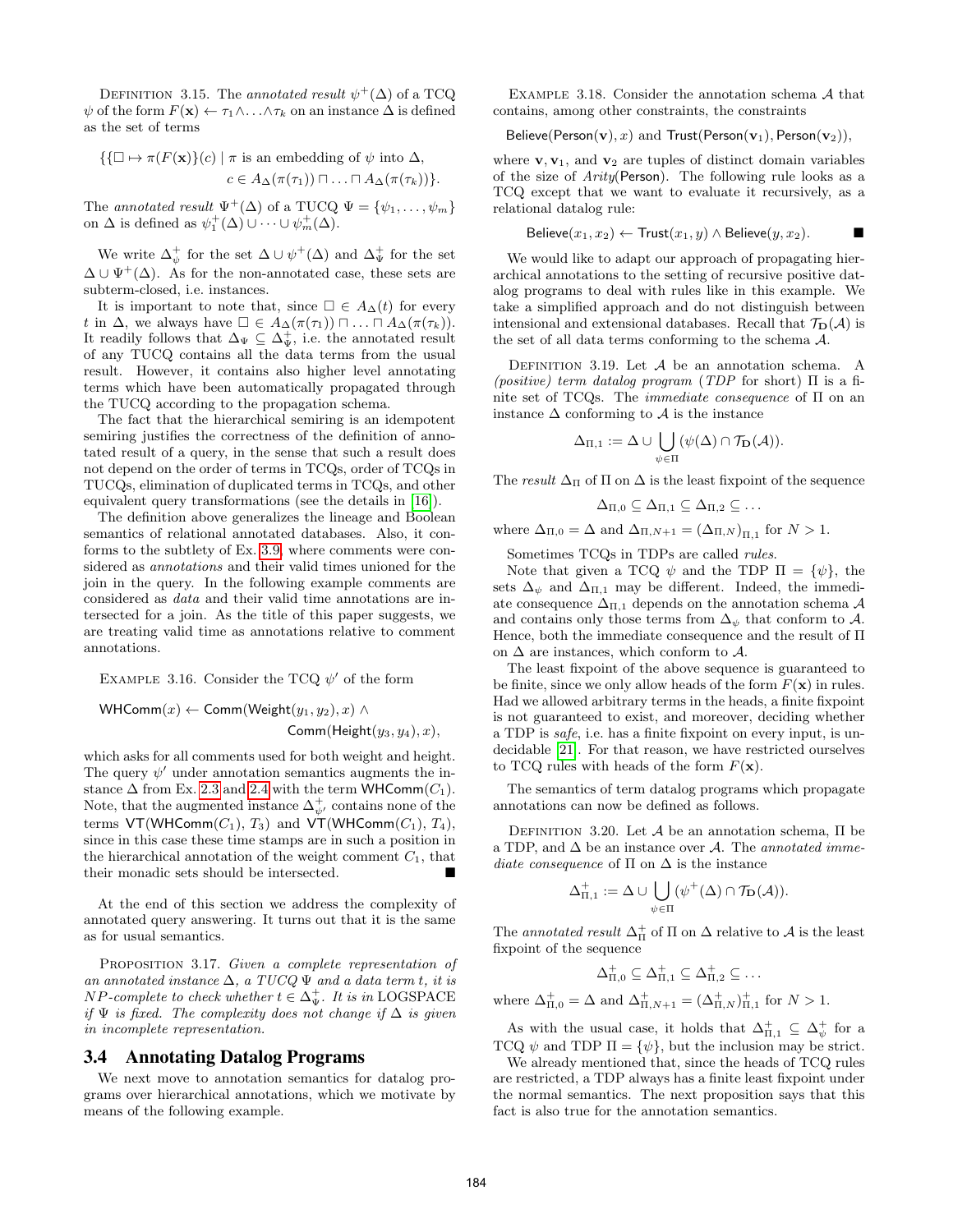PROPOSITION 3.21. Given an annotation schema A, for any TDP  $\Pi$  and any annotated instance  $\Delta$  over A there exists a number  $N_0 \geq 0$  such that  $\Delta_{\Pi,N_0+1}^+ = \Delta_{\Pi,N_0}^+$ .

This proposition and the notes above guarantees that the annotated result  $\Delta^+_{\Pi}$  of a TDP  $\Pi$  on an instance  $\Delta$  conforming to the schema  $A$ , also conforms to  $A$ .

Since the hierarchical semiring is idempotent, the definition of annotated result of a TDP is correct (in the sense that the result is invariant under the usual query transformations), and, by the results of [16], this semiring can be used as an annotation domain for relational positive datalog programs.

Due to the restriction on heads of TCQ rules, both the combined and data complexity of the evaluation problem is the same as for usual relational positive datalog ([17, 22]).

PROPOSITION 3.22. Checking whether  $t \in \Delta_{\Pi}^{+}$  for a TDP Π, a complete or incomplete instance ∆, and a data term t is EXP-complete. It is P-complete if  $\Pi$  is fixed.

Apart from computing recursive answers, the main difference between term datalog programs and (unions of) term conjunctive queries is that datalog programs are always guaranteed to return instances conforming to  $A$ . This is useful in scenarios such as the one in the following example.

Example 3.23. Consider the annotation schema A from Ex. 2.4 augmented with the constraints

Bike $(v_1, v_2)$  and Weight(Bike $(v_1, v_2), v_3$ ),

where the first parameter of Bike is the ID of this bike and the second one is the ID of the owner of this bike. If the annotated instance  $\Delta$  from Ex. 2.4 is augmented with the data terms

Bike(222, 123) and Weight(Bike(222, 123), 70),

then the annotated result of the TCQ  $\psi_4$  of the form

BOwner $(x_1, x_2) \leftarrow$  Bike $(x_1, y) \wedge$  Person $(y, x_2)$ ,

which asks for names of bike owners, contains the terms

BOwner(222, "Joe") and Weight(BOwner(222, "Joe"), 70),

i.e. it propagates weight annotation, no matter to which group the pair (Weight, 1) belongs. Such a propagation is unsatisfactory in this case because these are really completely different weights. To deal with this we can disallow, in A, that a Weight annotation occurs above BOwner, and consider the TCQ  $\psi_4$  as a TDP of just one TCQ. Then as desired, the annotated result of this TDP does not contain the Weight(BOwner(222, "Joe"), 70), since this term does not conform to the schema.

# 4. RELATIONAL REPRESENTATION FOR HIERARCHICAL ANNOTATIONS

In this section we consider a translation from our term model into the relational model. Since we do not bound the height of terms beforehand, the potential number of relations in the resulting representation can be infinite. However, since we consider only finite term instances, we can always find a finite set of relations which we need to store and manipulate a given instance. That is why w.l.o.g. we consider infinite relational schemas and queries here.

#### 4.1 Representation of the Model

We start with some auxiliary definitions. A constraint  $\alpha$  is simple if it does not contain variables from  $\mathcal X$  (i.e. variables which range over terms). Note that every subterm  $\alpha'$  of a simple constraint  $\alpha$  is again a simple constraint. We call  $\alpha'$ a sub-constraint of  $\alpha$ .

The set  $Simple(\mathcal{A})$  of simple constraints induced by an annotation schema  $A$  is the smallest set satisfying:

- all simple constraints in  $A$  are in  $Simple(A);$
- if  $\alpha$  is a constraint in  $\mathcal A$  and  $\pi$  is a substitution from  $Vars(\alpha) \cap \mathcal{X}$  to  $Simple(\mathcal{A})$  then  $\pi(\alpha)$  is also in  $Simple(\mathcal{A})$ .

Intuitively,  $Simple(A)$  is the recursive unwinding of A into a (possibly infinite) set of simple constraints. Clearly, an instance  $\Delta$  conforms to  $\mathcal A$  iff it conforms to  $Simple(\mathcal A)$ .

A simple constraint  $\alpha_1$  is *unifiable* to a simple constraint  $\alpha_2$  if there exists a mapping on the domain variables  $\pi: \mathcal{V} \rightarrow$ V such that  $\pi(\alpha_1) = \alpha_2$ . For example,  $F(v_1, v_2)$  is unifiable to  $F(v_3, v_3)$ , but  $F(v_3, v_3)$  is not unifiable to  $F(v_1, v_2)$ . We write  $\alpha_1 \succeq \alpha_2$  to indicate that  $\alpha_1$  is unifiable to  $\alpha_2$ , and  $\alpha_1 \simeq \alpha_2$  to indicate that both  $\alpha_1 \succeq \alpha_2$  and  $\alpha_2 \succeq \alpha_1$ . A simple constraint  $\alpha$  from  $Simple(\mathcal{A})$  is maximal in  $Simple(\mathcal{A})$ if for every  $\alpha' \in Simple(\mathcal{A})$  with  $\alpha' \succeq \alpha$  it holds that  $\alpha' \simeq \alpha$ .

We will consider maximal simple constraints up to renaming of variables  $V$ . To this end we fix for every annotation schema A an arbitrary set of simple constraints  $S_A$  such that for every maximal constraint  $\alpha$  in  $Simple(\mathcal{A})$  there exists exactly one  $\alpha' \in S_{\mathcal{A}}$  such that  $\alpha \simeq \alpha'$ . As an exception, it will be convenient not to consider trivial constraints  $v \in V$ to be elements of  $S_A$  (since these constraints corresponds to the domain). In addition, we fix some order on variables (strictly speaking, on positions of variables) in every maximal simple constraint  $\alpha$  and denote the resulting tuple of variables by  $\mathbf{v}_{\alpha}$ .

The set  $S_A$  can still be seen as a representation of the annotation schema A, since an instance  $\Delta$  conforms to A iff it conforms to  $S_A$ . Note that  $S_A$  may be infinite if A is recursive. If, however, we fix the maximal height of a maximal simple constraint, it becomes finite. The relational representation of an annotation schema is based on these observations.

Recall that a relational schema is a schema that contains only a technical constraint  $v$  and constraints of height 1 (called relations) without data values, term variables, and repeating data variables. A relational instance is an instance which conforms a relational schema. In what follows we do not mention the constraint  $v$  in relational schemas and domain values in relational instances, but always assume their presence.

DEFINITION 4.1. A (possibly infinite) relational schema  $\mathbf{R}[\mathcal{A}]$  is a *relational representation* of an annotation schema A if it contains a relation name  $R[\alpha]$  for every maximal simple constraint from  $S_A$ . The arity of the relation  $R[\alpha]$  is the size of the tuple of variables  $v_\alpha$ .

The sub-schema  $\mathbf{R}^h[\mathcal{A}]$  of  $\mathbf{R}[\mathcal{A}]$  is an *h-height bounded* relational representation of A for some  $h > 0$ , if it consists of all relations  $R[\alpha]$  for which  $Height(\alpha) \leq h$ .

Clearly, h-height bounded relational representations are always finite, but may contain exponential number of relations in the number of constraints in the annotation schema  $A$  (and in the number h).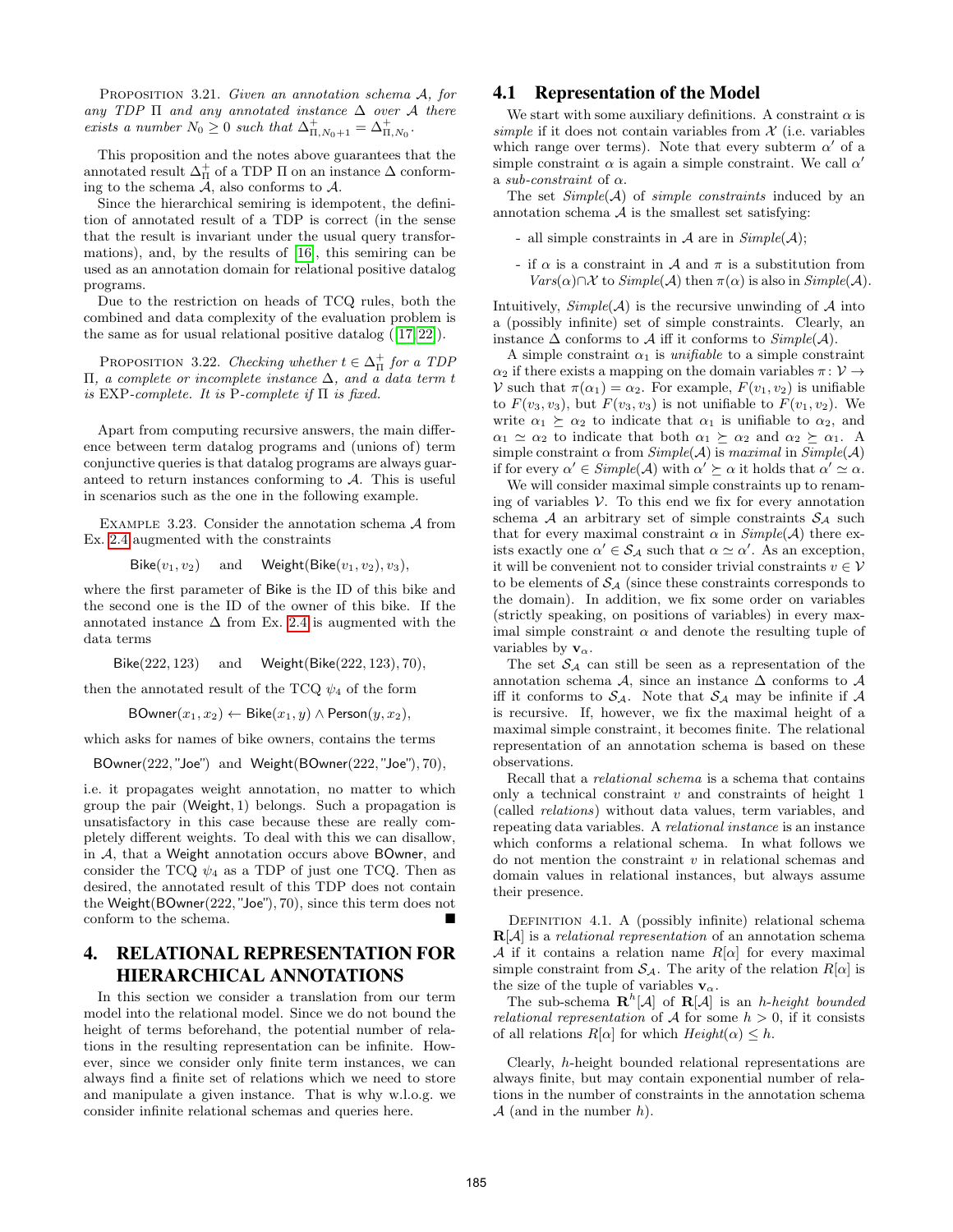EXAMPLE  $4.2$ . In our running example, the constraints for Person, Weight, Height, and BMI are maximal simple, so have corresponding relations in  $R[A]$ . The last of them has arity 5, since the constraint has 7 occurrences of 5 different variables. Each of the constraints for VT has a single maximal simple constraint and a corresponding relation. The constraint for Comm is recursive, so it generates infinite number of maximal simple constraints and, hence, also relations.

Every maximal simple constraint  $\alpha$  from  $S_A$  identifies a set of data terms that conform to  $\alpha$  in an annotated instance  $\Delta$  over A. Also, every data term in the instance conforms to a maximal simple constraint from  $S_A$ . It is possible that a data term conforms to two different maximal simple constraints: e.g. the term  $F(d, d, d)$  conforms to both of the constraints (which are also maximal simple ones) of the annotation schema  $\{F(v_1, v_1, v_2), F(v_1, v_2, v_2)\}.$  However, this situation is hardly frequent in any real settings and also does not harm the following exposition.

DEFINITION 4.3. Given an annotated instance  $\Delta$  over an annotation schema  $\mathcal{A}$ , a relational instance **I**[ $\Delta$ ] over the relational schema  $\mathbf{R}[\mathcal{A}]$  is a *relational representation* of  $\Delta$  if for every data term t from  $\Delta$ , which is not an element of the domain **D**, and every maximal simple constraint  $\alpha$  from  $S_A$ , which is conformed by t by the mapping  $\pi$  (i.e.  $t = \pi(\alpha)$ ), the instance  $I[\Delta]$  contains the tuple  $\mathbf{d}[t] = \pi(\mathbf{v}_{\alpha})$  in the relation  $R[\alpha]$ .

The relational sub-instance  $I^h[\Delta]$  of  $I[\Delta]$  which consists of all the tuples in relations of the schema  $\mathbf{R}^h[\mathcal{A}]$  is called a h-height bounded relational representation of ∆.

By the observation above, a data term can have several corresponding tuples in the relational representation of an annotated instance. So, if the annotation schema is fixed, a h-height bounded relational representation of a term annotated instance can contain non-linear (but polynomial) number of tuples in the size of the annotated instance. However, as mentioned before, such a blowup is not realistic.

EXAMPLE 4.4. The relational representation I[ $\Delta$ ] of the annotated instance  $\Delta$  from Ex. 2.3 and 2.4 contains, e.g. the facts  $R[\text{VT}(\text{Weight}(\text{Person}(v_1, v_2), v_3), v_4)](123, "Joe", 70, T_2)]$ and  $R[\alpha]$ (123, "Joe", 90, 160, "High"), where  $\alpha$  is the constraint for BMI.

The following proposition shows that under the above representation of annotated instances as relational instances, annotations are represented by means of full inclusion dependencies. Recall that a *full inclusion dependency*  $\sigma$  (or  $fd$ ) over a relational schema **R** is an expression of the form

$$
R(\mathbf{u}) \to R'(\mathbf{u}'),
$$

where R and R' are relational names from  $\mathbf{R}$ ,  $\mathbf{u}$  is a tuple of distinct variables and  $\mathbf{u}'$  is a tuple of variables from  $\mathbf{u}$ . A relational instance I *satisfies* a fid  $\sigma$  iff for every mapping  $\pi: \mathbf{u} \to \mathbf{D}$  it holds that  $\pi(R(\mathbf{u})) \in \mathbf{I}$  implies  $\pi(R'(\mathbf{u}')) \in \mathbf{I}$ . A set of fids is acyclic if it does not contain a chain of fids  $R(\mathbf{u}) \to R_1(\mathbf{u}_1), R_1(\mathbf{u}'_1) \to R_2(\mathbf{u}_2), \dots, R_n(\mathbf{u}'_n) \to R(\mathbf{u}').$ 

PROPOSITION 4.5. Let A be an annotation schema and  $\Delta$ an annotated instance over this schema.

1. Let  $\alpha_1$  and  $\alpha_2$  be distinct maximal simple constraints from  $S_A$  for which there exist a sub-constraint  $\alpha'_1$  of  $\alpha_1$  and a mapping  $\pi : \mathcal{V} \to \mathcal{V}$  such that  $\pi(\alpha_2) = \alpha'_1$ . Then the full inclusion dependency

$$
R[\alpha_1](\mathbf{v}_{\alpha_1}) \to R[\alpha_2](\pi(\mathbf{v}_{\alpha_2}))
$$

holds in  $\mathbf{I}[\Delta]$ .

2. The set of all these fids is acyclic.

Moreover, given an annotated schema  $A$ , if some fid holds in the relational representation of every annotated instance  $\Delta$  over A, then this fid is implied by the set of fids described in this proposition. Using these facts, one may consider yet another representation of an annotation schema A, which we call fid representation. This is also a (possibly infinite) relational schema, which is isomorphic to  $R[\mathcal{A}]$ , but instead of an explicit correspondence between maximal simple constraints and relations' names, it contains a set of fids (and the relations are "anonimized").

There are several questions that arise about fid representations. The first important problem is to understand whether a relational schema with a set of fids indeed has an annotation schema to represent as a fid representation. It is not that difficult to check that for any relational schema and any acyclic set of fids over this schema there exists an annotation schema that is represented by the relational schema and the set of fids. Acyclicity can be checked in linear time.

Another problem is to recover an annotation schema from its fid representation. However, several annotation schemas may have the same fid representation. Indeed, if we have four relations  $R_1, R_2, R_3$ , and  $R_4$  with two fids  $R_1 \rightarrow R_2$  and  $R_3 \rightarrow R_4$ , nothing tells us whether the anonimized maximal simple constraints of the relations, isomorphic to  $R_1$  and  $R_3$  have the same symbol in the head or different. Hence, full unambiguous recovering is not possible. However, it might be important just to understand whether a relation annotates another relation. In this case of course we do not need to consider the whole (possibly infinite) set of fids, but just the finite part of it which involves these relations and relations "below" them (recall that the set of fids is acyclic). The corresponding true-false question is the following.

**Input:** a (finite) relational schema **R**, a set of fids  $\Sigma$  over it, and two relation names  $R_1$  and  $R_2$  from **R**.

**Question:** is it true that for any annotation schema  $\mathcal{A}$  with a fid representation  $(\mathbf{R}', \Sigma')$  such that **R** is a sub-schema of **R'** and  $\Sigma$  is a subset of  $\Sigma'$ , it holds that for relations  $R[\alpha_1]$ and  $R[\alpha_2]$  from  $\mathbf{R}[\mathcal{A}]$ , which are the isomorphic images of  $R_1$  and  $R_2$ , it holds that  $\alpha_1$  is a sub-constraint of  $\alpha_2$ ?

It turns out, that this problem is equivalent to the implication problem for a set of fids, i.e. the problem of deciding whether a set of fids implies another fid. The following theorem says that, somehow counterintuitive, this problem is intractable. With author's permission, we refer this theorem to a personal communication.

THEOREM 4.6  $([11])$ . Implication problem for an acyclic set of full inclusion dependencies is NP-complete.

An immediate corollary is that even if the relational representation of an annotation schema is finite, its fid representation can be exponentially more succinct.

Similarly to the term instances themselves, relational and fid representations can be either complete or incomplete. In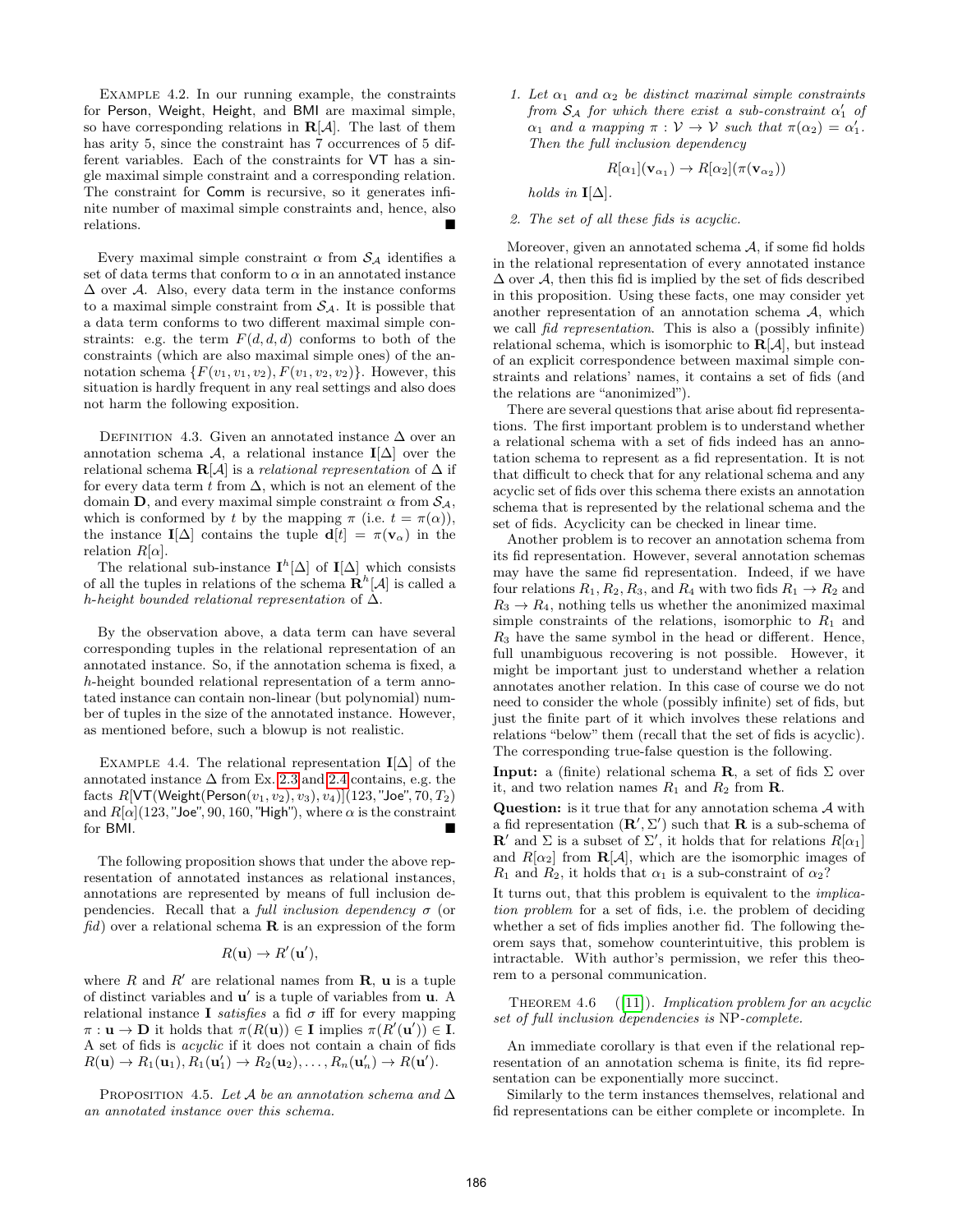the following section this will be important for algorithms of of evaluation of queries over usual and annotation semantics.

#### 4.2 Representation of Term Queries

Next we show that it is possible to represent term UCQs over annotated instances as sets of relational UCQs over relational representations of these instances, first for the usual and then for the annotation semantics.

Let  $\Theta$  be a set of RUCQs. Denote  $I_{\Theta}$  the relational instance **I** enriched with  $\Phi(\mathbf{I})$ , for every  $\Phi \in \Theta$ .

PROPOSITION 4.7. Let  $A$  be an annotation schema and let  $\Psi$  be a TUCQ. Let  $F(\mathbf{x})$  be the unique head of the TCQs in Ψ. There exists a (possibly infinite) set of (possibly infinite)  $RUCQs \Theta[\Psi]$  over the relational schema  $\mathbf{R}[\mathcal{A}\cup\{F(\mathbf{x})\}]$ , such that for every annotated instance  $\Delta$  over A, every data term t, and every maximal simple constraint  $\alpha$  from  $S_A$  to which t conforms, the following is equivalent

- $-t \in \Delta_{\Psi}$ ,
- $-R[\alpha](\mathbf{d}[t]) \in \mathbf{I}[\Delta]_{\Theta[\Psi]}.$

The construction of  $\Theta[\Psi]$  is similar in spirit to the construction used to simulate nested relational algebra expressions by means of flat relational algebra expressions [8]. The main difference is because annotation schemas, in contrast to nested relational schemas, support sharing of subterms as well as recursion, and because, in contrast to nested relational algebra queries, TUCQS can be applied to annotated instances of unbounded height. Hence, the set  $\Theta[\Psi]$ of RUCQs has the following peculiarities:

- 1. it can be infinite,
- 2. its RUCQs can contain infinite sets of RCQs,
- 3. its RUCQs may have different relations in the heads.

The possible infinities of the first two items is clearly a disadvantage of such a representation. While this cannot be avoided in general, the following proposition shows that if we limit input annotated instances by some bounded maximal height  $h$  then we can obtain a finite representation by means of a finite set of finite RUCQs.

PROPOSITION 4.8. Let A be an annotation schema and let  $\Psi$  be a TUCQ. Let  $F(\mathbf{x})$  be the unique head of the TCQs in  $\Psi$  and let  $h$  be a positive number. There exists a finite set of finite RUCQs  $\Theta^h[\Psi]$  over the relational schema  $\mathbf{R}^h[\mathcal{A} \cup$  ${F(\mathbf{x})}$ , such that for every annotated instance  $\Delta$  over A containing only data terms of height at most h, every data term t, and every maximal simple constraint  $\alpha$  from  $S_A$  to which t conforms, the following is equivalent

- 
$$
t \in \Delta_{\Psi}
$$
,  
\n-  $R[\alpha](\mathbf{d}[t]) \in \mathbf{I}^h[\Delta]_{\Theta^h[\Psi]}$ .

Having this restriction, we can talk about complexity of evaluation of representations of TUCQs. Since the representation  $\Theta^h[\Psi]$  may have several RUCQs with different numbers of free variables and different heads, it is a reasonable assumption that an input of a decision problem includes the particular RUCQ in  $\Theta^h[\Psi]$  for which we check whether it has a tuple **d** in the result over a relational instance  $I^h[\Delta]$ . But this implies that if the instance is complete then our decision problem is just a standard UCQ answering problem over relational databases, no matter whether we have relational or fid representation of the annotation schema. It is a little bit more interesting if our instance is incomplete, i.e. we need to answer UCQs with respect to fids. However, the following proposition says that the complexity does not change for incomplete fid representations. The immediate corollary is that it is still the same for incomplete relational representations.

PROPOSITION 4.9. Let  $I$  be a (finite) relational instance over some (finite) relational schema,  $\Sigma$  be a set of fids,  $\Phi$ be an RUCQ, and d be a tuple. Then checking whether  $R_{\Phi}(\mathbf{d}) \in \mathbf{I}'_{\Phi}$  holds for any relational instance  $\mathbf{I}'$ , such that  $I \subseteq I'$  and  $I'$  satisfies all fids in  $\Sigma$ , is NP-complete. It is in  $P$  if  $\Sigma$  and  $\Phi$  are fixed.

Completely analogous to Prop. 4.7 and 4.8 the following proposition shows that it is also possible to represent the annotation semantics of TUCQs by means of sets of RUCQs. Given a symbol F of arity n denote  $A_F$  the extension of an annotation schema  $A$  by the constraints obtained from constraints in A by replacement of every possible subterm by  $F(\mathbf{x})$ , where **x** is a tuple of term variables from  $\mathcal{X}$ .

PROPOSITION 4.10. Let A be an annotation schema and let  $\Psi$  be a TUCQ. Let  $F(\mathbf{x})$  be the unique head of the TCQs in Ψ.

1. There exists a (possibly infinite) set of (possibly infinite)  $RUCQs \Theta^+[\Psi]$  over the relational schema  $\mathbf{R}[\mathcal{A}_F]$  such that for each annotated instance  $\Delta$ , data term t, and maximal simple constraint  $\alpha$  from  $S_A$ , which t conforms, the following is equivalent

- $t\in \Delta_{\Psi}^+,$
- $-R[\alpha](\mathbf{d}[t]) \in \mathbf{I}[\Delta]_{\Theta^+[\Psi]}.$

2. For each positive number h there exists a finite set of finite RUCQs  $\Theta^{+,h}[\Psi]$  over the relational schema  $\mathbf{R}^h[\mathcal{A}_F]$ such that for every annotated instance  $\Delta$  conforming to A containing only terms height at most h, every data term t, and every maximal simple constraint  $\alpha$  to which t conforms. the following is equivalent

-  $t\in \Delta_{\Psi}^+,$ -  $R[\alpha](\mathbf{d}[t]) \in \mathbf{I}^h[\Delta]_{\Theta^{+,h}[\Psi]}.$ 

As a corollary, query answering over finite representations  $\Theta^{+,h}[\Psi]$  of the annotation semantics of TUCQs has the same complexity as for the non-propagating case.

It should be noted that representation of TDPS in terms of relational datalog programs similar to Prop. 4.7, 4.8, and 4.10 is also possible. We forgo the formal proposition due to the technicality and lack of space.

#### 5. RELATED WORK

There is a huge literature on specific kinds of annotation, especially the literature on temporal and belief databases, and what we have presented in this paper in no sense subsumes this work. The first attempt to find a uniform treatment of annotation was the provenance semirings of [16], which has been highly influential and has been extended [1, 2, 13, 15] to deal with update, aggregation, and negation, as